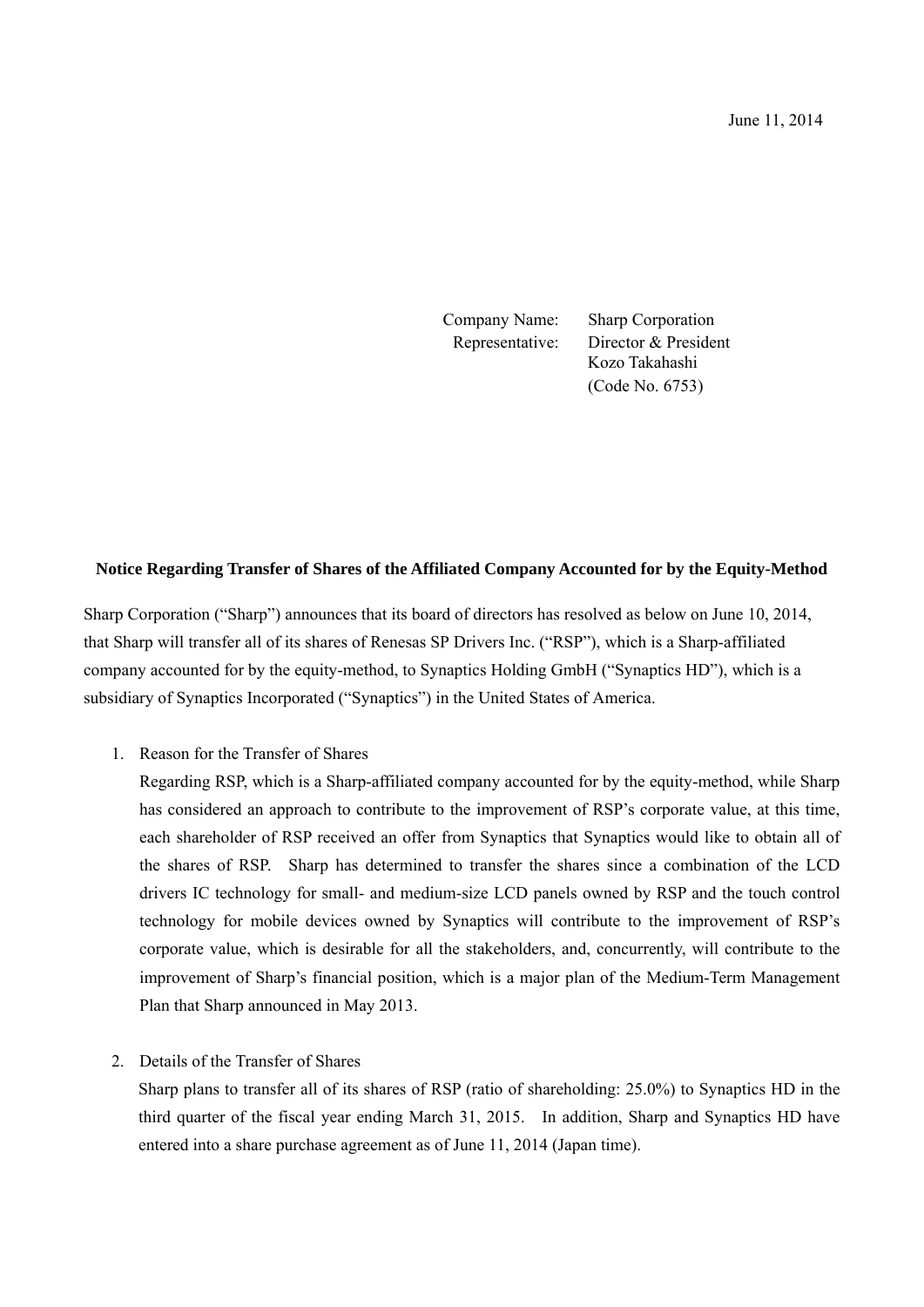(1) Outline of the affiliated company accounted for by the equity-method, whose shares are to be transferred

| Name                                             | Renesas SP Drivers Inc.                                     |          |
|--------------------------------------------------|-------------------------------------------------------------|----------|
| (2)<br>Location                                  | 5-20-1 Jōsuihonchō, Kodaira, Tokyo, Japan                   |          |
| Name and Title of<br>(3)<br>Representative       | Ikuo Kudo (Representative Director, CEO & President)        |          |
|                                                  | Design, development, sales and marketing of LCD drivers and |          |
| <b>Business</b><br>(4)                           | controllers for small- and medium-size LCD panels           |          |
| (5)<br>Capital                                   | 5 billion yen                                               |          |
| Date of<br>(6)                                   | March 11, 2008                                              |          |
| Establishment                                    |                                                             |          |
| (7)<br>Major                                     | Renesas Electronics Corporation                             | 55.0%    |
| Shareholder and                                  | <b>Sharp Corporation</b>                                    | $25.0\%$ |
| Ratio of                                         | Global Powertec Co., Ltd.                                   | $16.0\%$ |
| Powerchip Technology Corporation<br>Shareholding |                                                             | $4.0\%$  |

## (2) Outline of the other party to the share transfer

|               | Name                    | <b>Synaptics Holding GmbH</b>                                  |  |
|---------------|-------------------------|----------------------------------------------------------------|--|
| (2)           | Location                | Poststrasse 6, 6301 Zug, Switzerland                           |  |
| $\circled{3}$ | Name and Title of       |                                                                |  |
|               | Representative          | Peter Georg Studer (President of the Management)               |  |
| (4)           | <b>Business</b>         | Corporate M&A and management and supervision of the affiliated |  |
|               |                         | companies                                                      |  |
| (5)           | Capital                 | 420,000 Swiss franc (approx. 48 million yen)                   |  |
| $\circled{6}$ | <b>Consolidated Net</b> | 1,205,859 Swiss franc (approx. 137 million yen)                |  |
|               | Assets                  |                                                                |  |
| (7)           | Consolidated            | 1,225,929 Swiss franc (approx. 139 million yen)                |  |
|               | <b>Total Assets</b>     |                                                                |  |
| (8)           | Date of                 | June, 2004                                                     |  |
|               | Establishment           |                                                                |  |

(Note) In the above ⑤ through ⑦, the yen equivalent is calculated using an exchange rate of 1 Swiss franc  $= 113.79$  yen.

(Reference) Outline of the parent company of the other party to the share transfer

| Name                            | Synaptics Incorporated                                         |
|---------------------------------|----------------------------------------------------------------|
| $\langle 2 \rangle$<br>Location | 1251 McKay Drive, San Jose, California 95131, United States of |
|                                 | America                                                        |
|                                 | 3 Name and Title of   Rick Bergman (President, CEO & Director) |